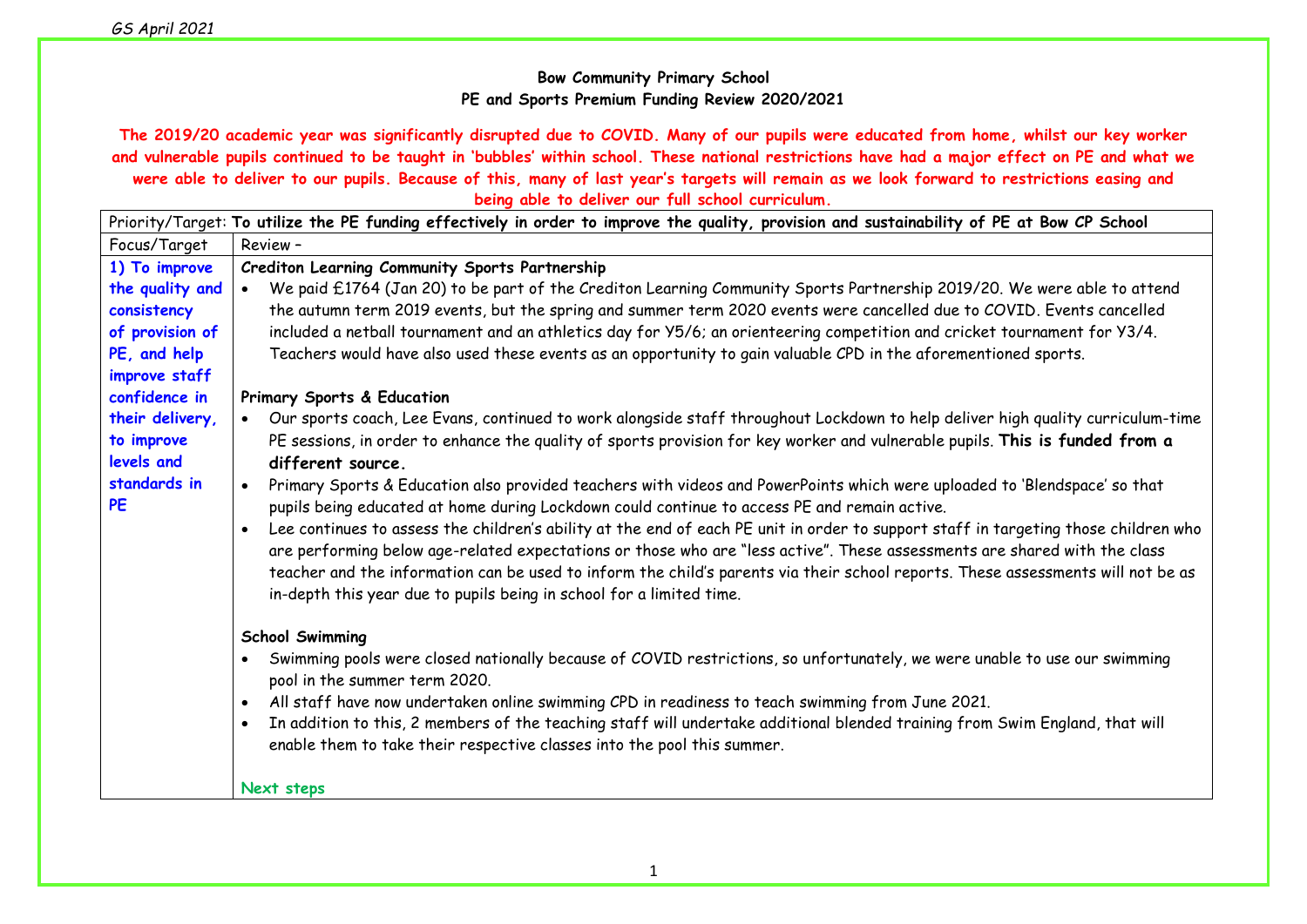|                                                                                                                                                                           | GS to liaise with Ross Gillon (PE teacher at QE) to determine whether the Crediton Learning Community Sports Partnership will<br>go ahead in the new academic year 2021-22. If so, we will use the sport premium money to buy into the package. GS to check<br>whether we are still in credit from the 2019-20 academic year due to many events being cancelled.<br>GS to continue to liaise with 'Primary Sports and Education' to ensure that each PE unit is well planned, linked to the NC<br>objectives and where possible, linked to our topics (i.e. dance) - target carried over from 2019/20<br>To resurface our Multi-use games area ("Caged Area") to allow pupils to play a range of sports safely in curriculum time and out<br>of school hours - funded by sport premium money - target carried over from 2019<br>GS to liaise with Lee Evans to determine what equipment needs ordering to allow teachers to effectively deliver their PE<br>➤<br>sessions in the new academic year 2022-22. (£500-£1000)<br>> 3 teachers next year, to undertake a refresher course for the teaching of swimming, that can hopefully be delivered by the<br>local swimming pool team in Crediton. Alternatively a blended approach can be provided by Swim England, |
|---------------------------------------------------------------------------------------------------------------------------------------------------------------------------|---------------------------------------------------------------------------------------------------------------------------------------------------------------------------------------------------------------------------------------------------------------------------------------------------------------------------------------------------------------------------------------------------------------------------------------------------------------------------------------------------------------------------------------------------------------------------------------------------------------------------------------------------------------------------------------------------------------------------------------------------------------------------------------------------------------------------------------------------------------------------------------------------------------------------------------------------------------------------------------------------------------------------------------------------------------------------------------------------------------------------------------------------------------------------------------------------------------------------------------------------------------------|
| 2) To offer a<br>variety of<br>sports to the<br>pupils during<br>curriculum<br>time: offering<br>"non-<br>traditional"<br>sports to<br>appeal to<br>those less<br>active. | Primary Sports & Education<br>GS has worked with our coach, Lee Evans, to plan a curriculum for the whole school that is progressive and covers all areas<br>stated in the National Curriculum. This couldn't be delivered in full to all pupils due to COVID<br>The sports on offer during curriculum time are: football, tag rugby, basketball, netball, benchball, gymnastics, dance, indoor<br>$\bullet$<br>games (handball and dodgeball), rounders, cricket, athletics and swimming. However, due to COVID and pupils being educated at<br>home, the range of sports our pupils would have experienced would have been significantly less than we planned for.<br>Crediton Learning Community Sports Partnership<br>Under normal circumstances,, our pupils from Year 1 through to Year 6 would have had the opportunity to try a wide range of<br>different sports through our CLC sports partnership but due to COVID (pupils being in 'Bubbles' and unable to mix with other<br>schools), these events were cancelled.                                                                                                                                                                                                                                     |
|                                                                                                                                                                           | <b>Resources</b><br>April 2021 - new and replacement sports equipment (tennis balls, rounders' tees and cones) was purchased with sport premium<br>money so that a wide range of sports can be delivered effectively and more pupils can be active at any one time (£109.52<br>Newitts.com)<br>April 2021 - to engage our less able pupils, and those with additional needs, a mini-trampoline (£58.32) and resistance bands<br>$\bullet$<br>(£6.46) were purchased.<br>Next steps<br>> To use the sport premium money to purchase juggling balls/scarves, flower sticks and circus equipment to enable pupils to<br>develop the circus skills learnt in their workshop.- target carried over from 2019/20<br>To use teacher assessment and the assessments provided by Primary Sports and Education to continue to identify pupils who are<br>➤<br>not meeting expected standards, and target them through an invite-only lunchtime club. Sport premium money utilised to fund a<br>coach (Lee Evans) to deliver the club - target carried over from 2019/20                                                                                                                                                                                                       |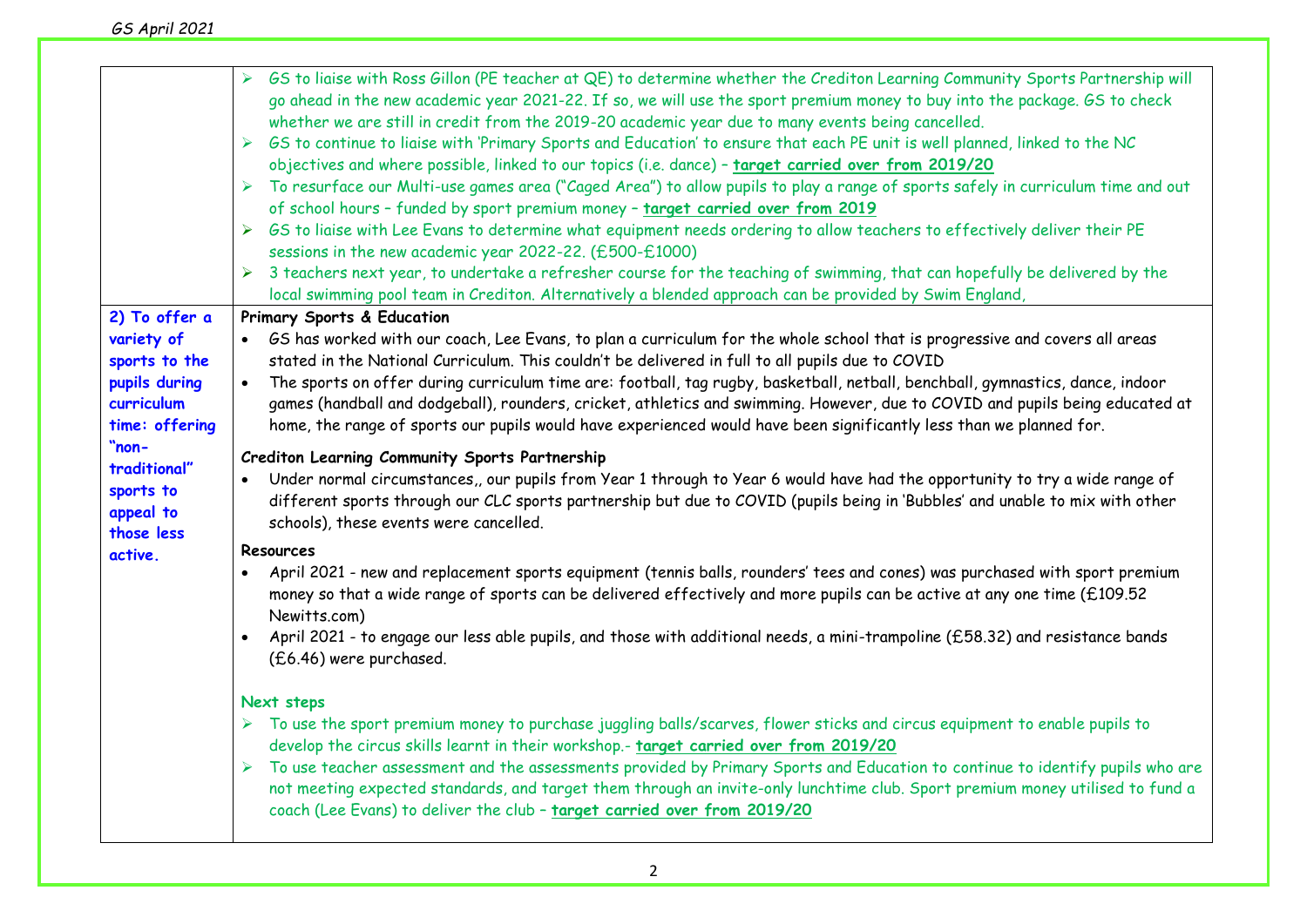| GS April 2021 |
|---------------|
|---------------|

| 3) Providing<br>more<br>opportunities<br>for<br>extracurricular<br>sport and<br>establish<br>relationships<br>with outside<br>clubs                                      | Our sport premium money is usually utilised to allow us to partly fund after school clubs throughout the year: one for KS1 pupils<br>$\bullet$<br>and the other for KS2. Due to COVID restrictions and our pupils in school having to be educated in 'Bubbles', all after school<br>clubs are on hold. This will be reviewed in the second half of Summer 2021<br>Primary Sports & Education were unable to host half term holiday clubs on our premises due to COVID restrictions.<br>$\bullet$<br>Next steps<br>To continue with the 'Crediton Learning Community Sports Partnership' package that will provide us with a range of sporting<br>opportunities for our pupils and will provide training for new lunchtime play leaders - all delivered by qualified staff to develop<br>key skills such as leadership, team work, independence and trust - target carried over from 2019/20<br>To use 'Primary Sport and Education' to deliver a range of extra-curricular and lunchtime clubs - target carried over from<br>2019/20 |
|--------------------------------------------------------------------------------------------------------------------------------------------------------------------------|--------------------------------------------------------------------------------------------------------------------------------------------------------------------------------------------------------------------------------------------------------------------------------------------------------------------------------------------------------------------------------------------------------------------------------------------------------------------------------------------------------------------------------------------------------------------------------------------------------------------------------------------------------------------------------------------------------------------------------------------------------------------------------------------------------------------------------------------------------------------------------------------------------------------------------------------------------------------------------------------------------------------------------------|
| 4) Promoting<br>competitive<br>sport by<br>entering inter-<br>school<br>competitions,<br>tournaments<br>and<br>matches and<br>organising<br>intra-sport<br>competitions. | Sports day 2020 had to be cancelled due to COVID restrictions. This event usually provides ALL pupils, from Reception to year<br>6, with the opportunity to take part in competitive races.<br>House team football and netball matches were unable to go ahead<br>$\bullet$<br>All competitive school sport matches and tournaments were put on hold due to social distancing COVID restrictions<br><b>Next Steps</b><br>To continue to run house team competitions at lunchtimes across a range of sports. target carried over from 2019/20<br>To continue to enter a range of competitive events with local schools, hosted in different locations, including at Bow and<br>centrally at QE. target carried over from 2019/20<br>To use the sports premium money to purchase Bow CP School branded PE t-shirts so pupils can feel pride when representing the<br>➤<br>school or attending sporting events target carried over from 2019/20                                                                                         |
| $5)$ To<br>encourage all<br>pupils to be<br>increasingly<br>active in order<br>to improve<br>mental health                                                               | Home Learning<br>Due to COVID, many of our pupils have spent the majority of the academic year being taught by their parents at home. As a<br>result, parents reported that pupils' mental health was suffering.<br>Teachers provided pupils with a variety of activities to encourage pupils to remain active which in turn would have a positive<br>$\bullet$<br>impact on mental health. For example:<br>$\checkmark$ Go Noodle (dancing)<br>√ Cosmic Yoga<br>√ Jump Start Jonny (dancing/Tai Chi)<br><b>Mental Health</b><br>On returning to school after each Lockdown, teachers reported that many pupils were anxious and worried. Mental health<br>workshops were delivered by an external provider to all pupils across the school (each class received two FREE sessions). These<br>sessions focused on areas such as general mental health awareness and building resilience.                                                                                                                                             |